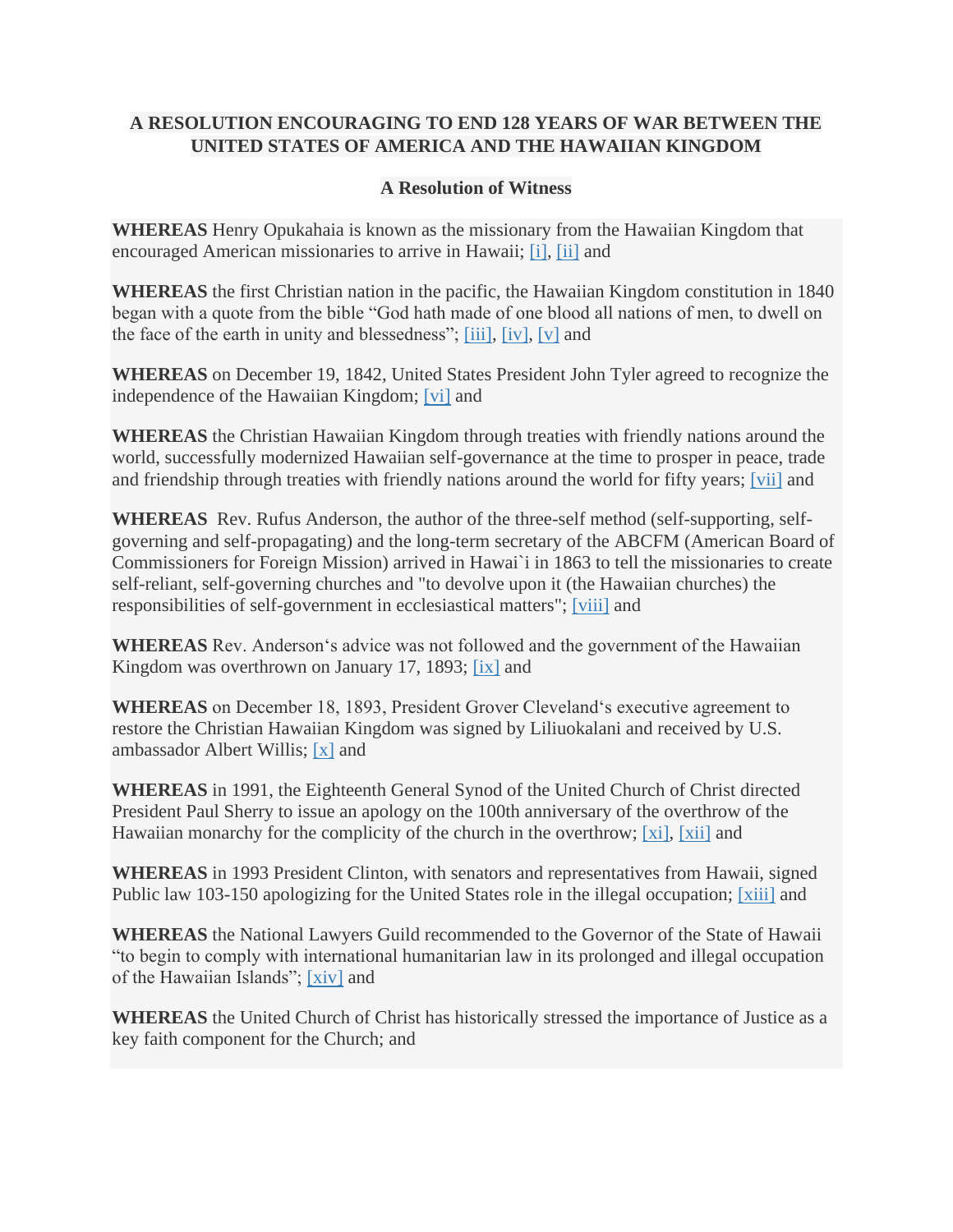**WHEREAS** the correction of injustices depends upon correct history based upon factual matters, and history is often based upon who writes the history and factual information available; and

**WHEREAS** the information included in this resolution will be available at <https://ahecchurch.weebly.com/> about the founding of the Hawaiian Kingdom to correct false history about the Christian Hawaiian Kingdom; and

**WHEREAS** various General Synods of the United Church of Christ have taken proactive stands on Justice; and

**WHEREAS** justice depends upon action, not just stating what is true and just and right (pono in Hawaiian);

**THEREFORE BE IT RESOLVED** that the Thirty-Third General Synod of the United Church of Christ calls upon all settings of the church, denomination officers, conferences, associations, and congregations to live into the 1993 Apology of the United Church of Christ delivered to the Native Hawaiian People by President Paul Sherry;

**BE IT FURTHER RESOLVED** that we call upon the United Church of Christ's General Counsel's office to listen to and consider recommendations from the Association of Hawaiian Evangelical Churches, other Native Hawaiian organizations, and Native Hawaiian voices drafting communications to local, national and international leaders and organizations calling for compliance with international humanitarian law and an end to the illegal occupation of the Hawaiian islands;

**BE IT FURTHER RESOLVED** the Thirty-Third General Synod of the United Church of Christ reaffirm its commitment to stand alongside and in support of the efforts of Native Hawaiians to seek redress and restitution for the war crimes of the US against the Hawaiian Kingdom including, but not limited to, the crime of denationalization;

**BE IT FINALLY RESOLVED** that the United Church of Christ Board will provide the Thirty-Fourth General Synod of the United Church of Christ with a written and oral update on the progress on the implementation of this resolution.

**FUNDING**: The funding for the implementation of the Resolution will be made in accordance with the overall mandates of the affected agencies and the funds available.

**IMPLEMENTATION:** The Officers of the Church, in consultation with appropriate ministries or other entities within the United Church of Christ, will determine the implementing body.